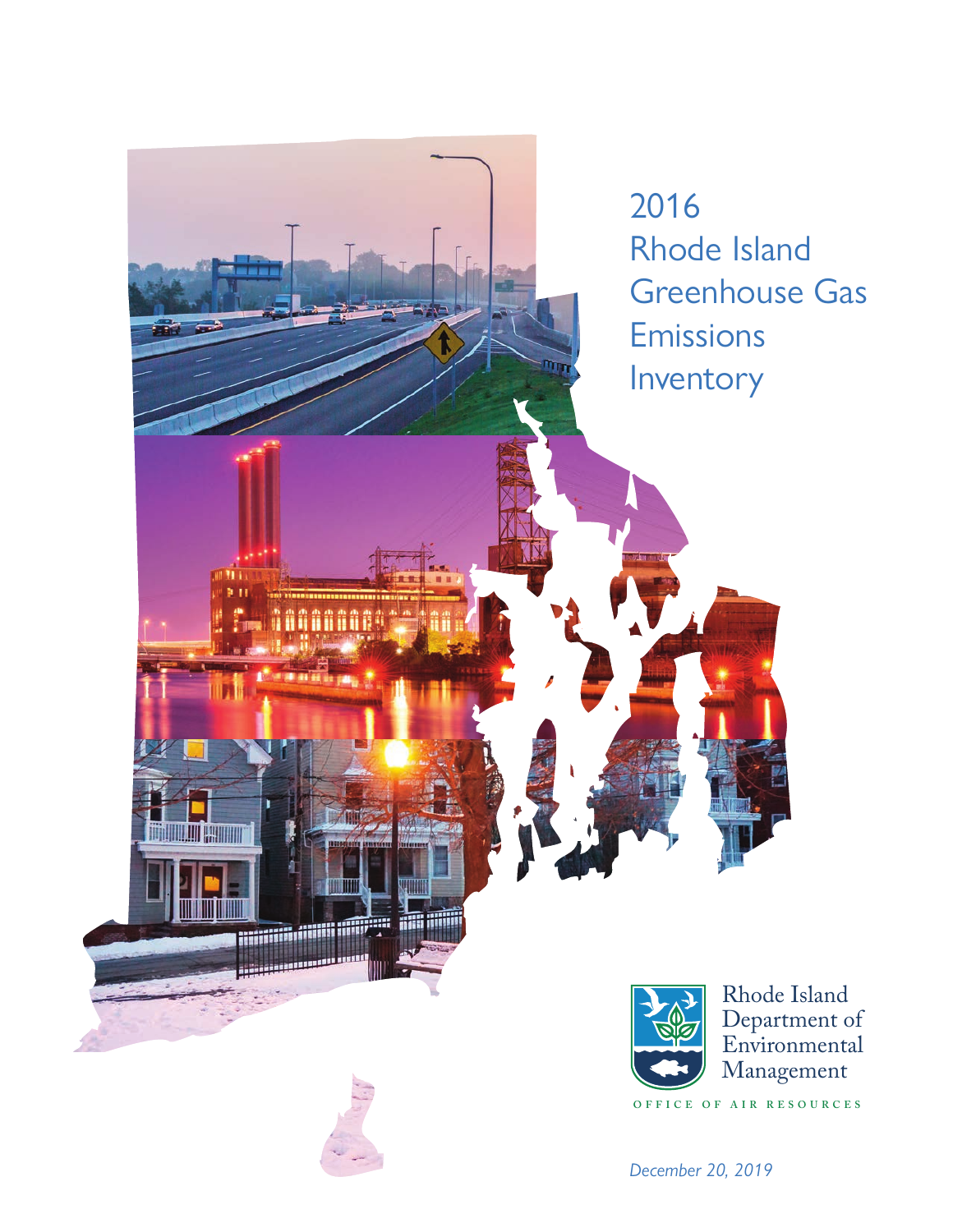## **Table of Contents**

| Trends by Sector: Rhode Island, New England and the United States 15 |  |
|----------------------------------------------------------------------|--|
|                                                                      |  |
|                                                                      |  |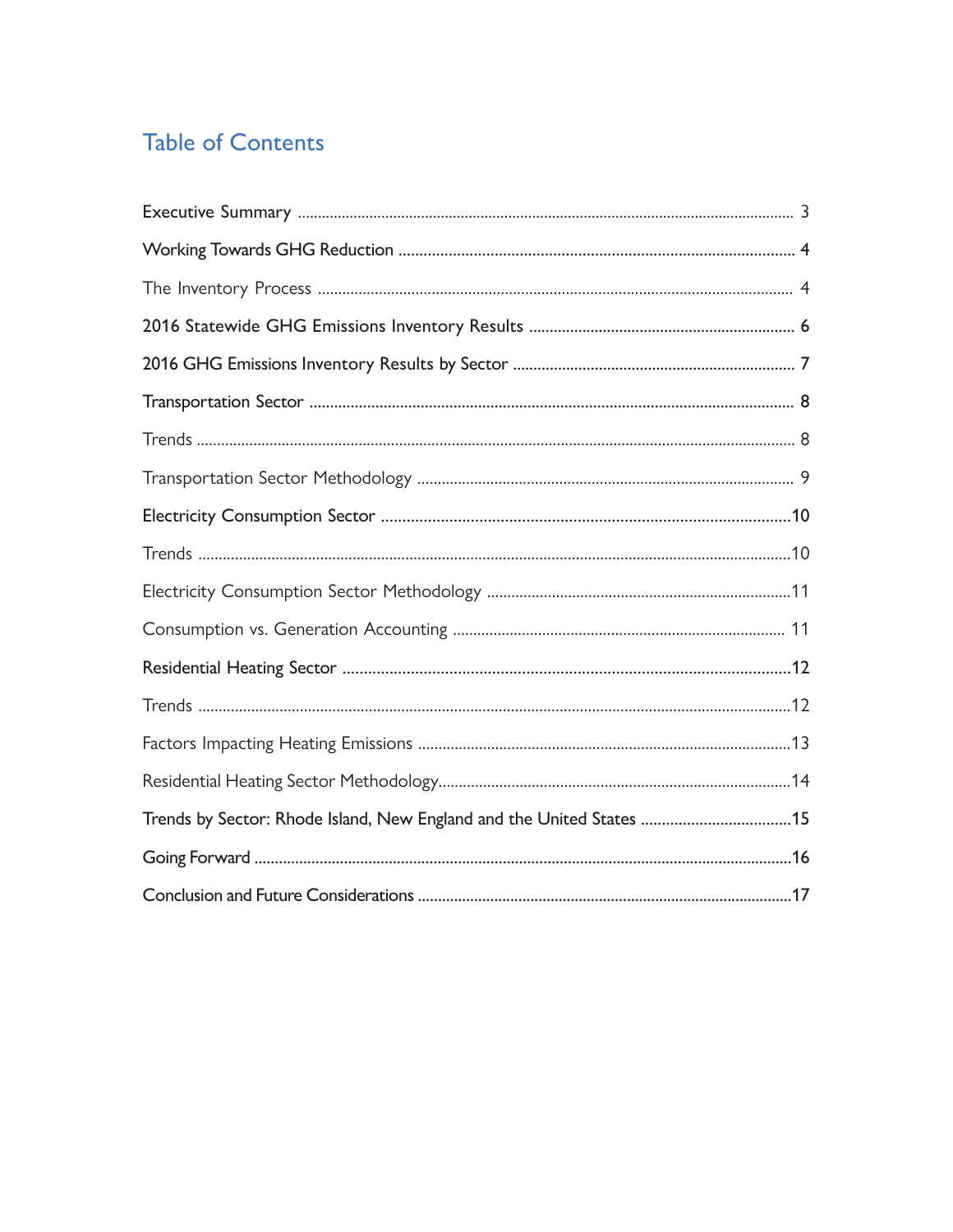## *Executive Summary*

Increasing atmospheric concentration of greenhouse gases (GHG) caused by emissions from human activities is leading to global climate change. To understand Rhode Island's contribution to climate change we must understand the contributions of Rhode Island and Rhode Islanders to global emissions of greenhouse gases. This update provides an overview of Rhode Island GHG emissions from 1990 to 2016, the most recent year for which full data are available.1 The statewide GHG emissions inventory is an important tool for tracking Rhode Island's progress towards the targets set by the 2014 Resilient Rhode Island Act.<sup>2</sup>

In accordance with the provisions of the Rhode Island Generals laws §42-6.2-2(2), the Rhode Island Executive Coordinating Council (EC4) produced the "EC4 Greenhouse Gas Emissions Reduction Plan" in December 2016. The plan included strategies, programs, and actions to meet the targets for GHG emissions reduction as established in the Resilient Rhode Island Act.

## **2014 Resilient Rhode Island Act GHG Emissions Reduction Targets**



Per the statute, the EC4 provided the following recommendations for state agencies to monitor progress on an ongoing basis:<sup>3</sup>

- 1. Monitor progress using a triennial schedule of GHG reductions based on the Resilient Rhode Island GHG targets.
- 2. DEM will develop a triennial GHG emissions inventory for Rhode Island and report on progress towards meeting Resilient Rhode Island GHG targets.
- 3. DEM will evaluate the possibility of meeting higher targets through cost-effective measures in the triennial report.

The information in this update provides a comprehensive view of GHG emissions in Rhode Island. It can be used to evaluate Rhode Island's GHG emissions, discuss where the emissions are coming from, and determine whether they are increasing or decreasing over time. External factor analysis (i.e. fuel prices, population, economics, etc.) that impact GHG emissions are excluded from this update.

## *Key Findings:*

- Achieved 2020 GHG Emissions Reduction Target.
- Rhode Island's 2016 total GHG emissions were 11.02 million metric tons carbon dioxide equivalent ( $MMTCO<sub>2</sub>e$ ).
- Rhode Island's 2016 total emissions have decreased 1.46 MMTCO<sub>2</sub>e (-11.67%) from the 1990 baseline of 12.48 MMTC $O<sub>2</sub>e$ .
- In 2016, Rhode Island's largest contributors of GHG emissions by sector:
	- Transportation at 36%
	- Electricity Consumption at 26%
	- Residential Heating at 17%

<sup>3</sup> For additional information, go to: http://climatechange.ri.gov/ec4GHGReductionPlan2016

<sup>&</sup>lt;sup>1</sup> The Rhode Island Department of Environmental Management (RIDEM) greenhouse gas inventory relies in part on U.S. EPA State Inventory Tool (SIT), 2016-year full data available.  $2$  For additional information, go to: http://StateofRhodelslandResilientRhodelslandAct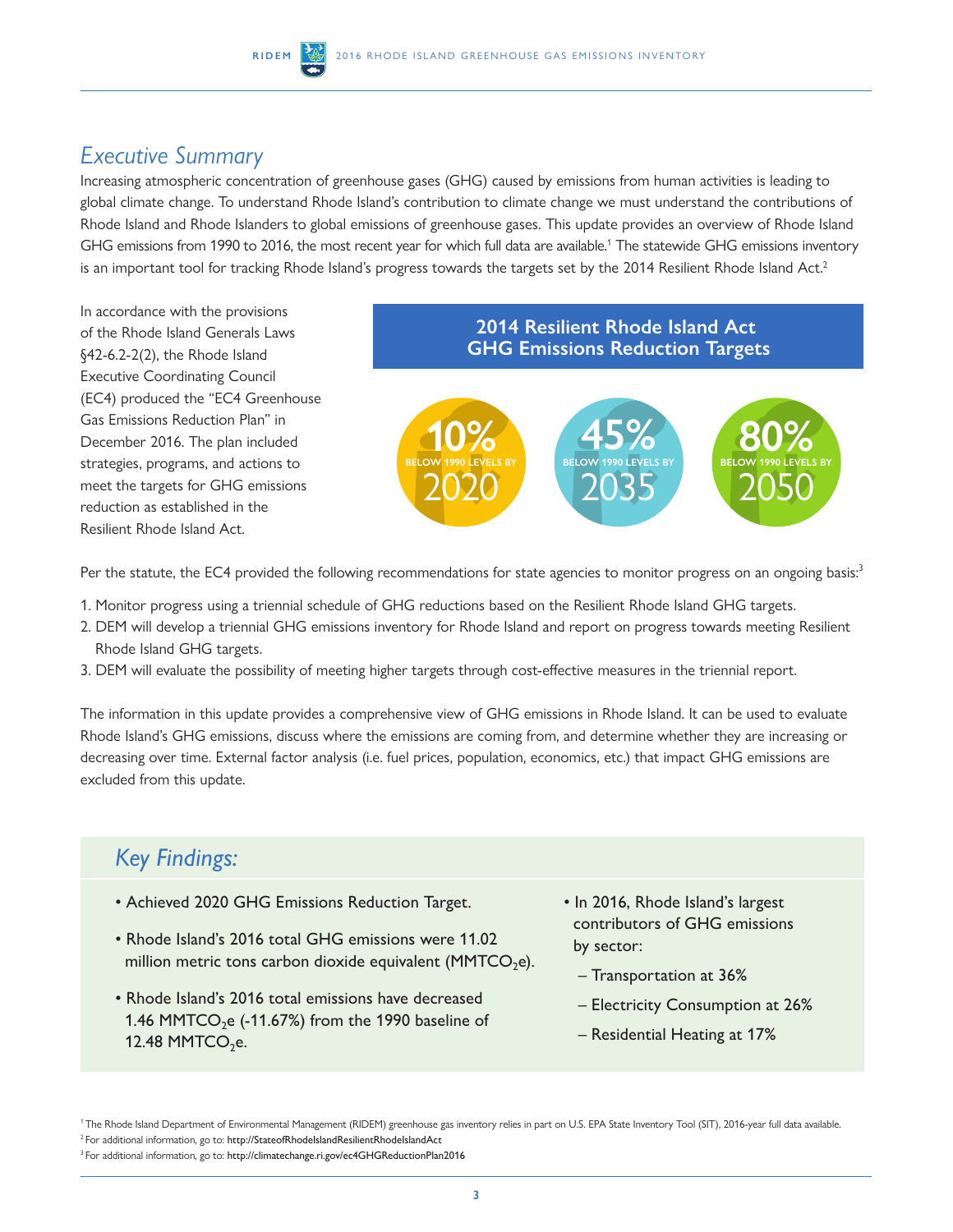#### **Working Towards GHG Reduction**

Greenhouse gases (GHG) trap heat in the atmosphere causing a temperature increase known as global warming. The most common GHGs are carbon dioxide (CO<sub>2</sub>), methane (CH<sub>4</sub>), nitrous oxide (N<sub>2</sub>O), and fluorinated gases. GHGs primarily from fossil fuel combustion create a multitude of problems ranging from a decrease in air quality to an increase in extreme weather events. A GHG inventory provides an estimate of statewide GHG emissions and trends from which strategies and policies can be developed to reduce these emissions. The Resilient Rhode Island Act (2014) created reduction targets and established a council to assess climate change impacts in Rhode Island. The Executive Climate Change Coordinating Council (EC4) discusses climate issues in Rhode Island and develops strategies to address undesired impacts.

#### *The Inventory Process*

like many other states that regularly preform economy-wide GHG emissions inventories, Rhode Island relies heavily on the U.S. Environmental Protection Agency's State Inventory Tool (SIT).4 The tool is an interactive top-down spreadsheet model designed to help states develop GHG emissions inventories.

The SIT consists of 11 modules which calculate sector-by-sector GHG emissions based on numerous state-level data sets, including energy-related data provided by the U.S. Energy Information Administration (EIA). The U.S. Environmental Protection Agency (EPA) recommends that states employ their own data when these are likely to be more robust than the tool's default data.

The SIT estimates GHG emissions by applying pollutant-specific emission factors to Rhode Island activity data. EPA updates the SIT annually with the latest activity data. If needed, any updates to emission factors and/or Global Warming Potentials (GWP) are made as well.

#### **Global Warming Potentials (GWP)**

*Allows for comparisons of the global warming impact of different gases. Specifically, it is a measure of how much energy the emissions of 1 ton of gas will absorb over a given period of time, relative to the emissions of 1 tons of carbon dioxide (CO<sub>2</sub>).* 

#### **Emissions Factor**

*An emissions factor is a representative value that attempts to relate the quantity of a pollutant released to the atmosphere with an activity associated with the release of that pollutant.*

*Source: United States Environmental Protection Agency*

GHG emissions are typically converted to a unit of measure called carbon dioxide equivalent ( $CO<sub>2</sub>e$ ) based on their GWP that allows for better comparison of the impact of different GHGs. These conversions are completed within the SIT. For this 2016 GHG emissions inventory, the SIT uses the GWPs from the Intergovernmental Panel on Climate Change (IPCC) Fourth Assessment Report (AR4). Table 1 below illustrates the differences in GWP of different gases between the AR4 and the IPCC's Second Assessment Report (used in RI's initial 1990 & 2010 GHG Inventories).<sup>5</sup>

| <b>Greenhouse Gases</b><br>(100 YR)    | <b>Global Warming</b><br><b>Potential (SAR)</b> | <b>Global Warming</b><br><b>Potential (AR4)</b> |
|----------------------------------------|-------------------------------------------------|-------------------------------------------------|
| Carbon dioxide $(CO2)$                 |                                                 | 1                                               |
| Methane $(CH4)$                        | 21                                              | 25                                              |
| Nitrous oxide $(N_2O)$                 | 310                                             | 298                                             |
| Hydrofluorocarbons (HFCs)              | 140-11,700                                      | 12-14,800                                       |
| Perfluorocarbons (PFCs)                | 6,500-9,200                                     | 7,390-12,200                                    |
| Sulfur hexafluoride (SF <sub>6</sub> ) | 23,900                                          | 22,800                                          |

#### *Table 1: Global Warming Potential Factors for Greenhouse Gases*

4 For additional information, go to: [https://www.epa.gov/StateInventoryProjectionTool](https://www.epa.gov/statelocalenergy/download-state-inventory-and-projection-tool) 

5 For additional information, go to: <https://www.ipcc.ch/reports/>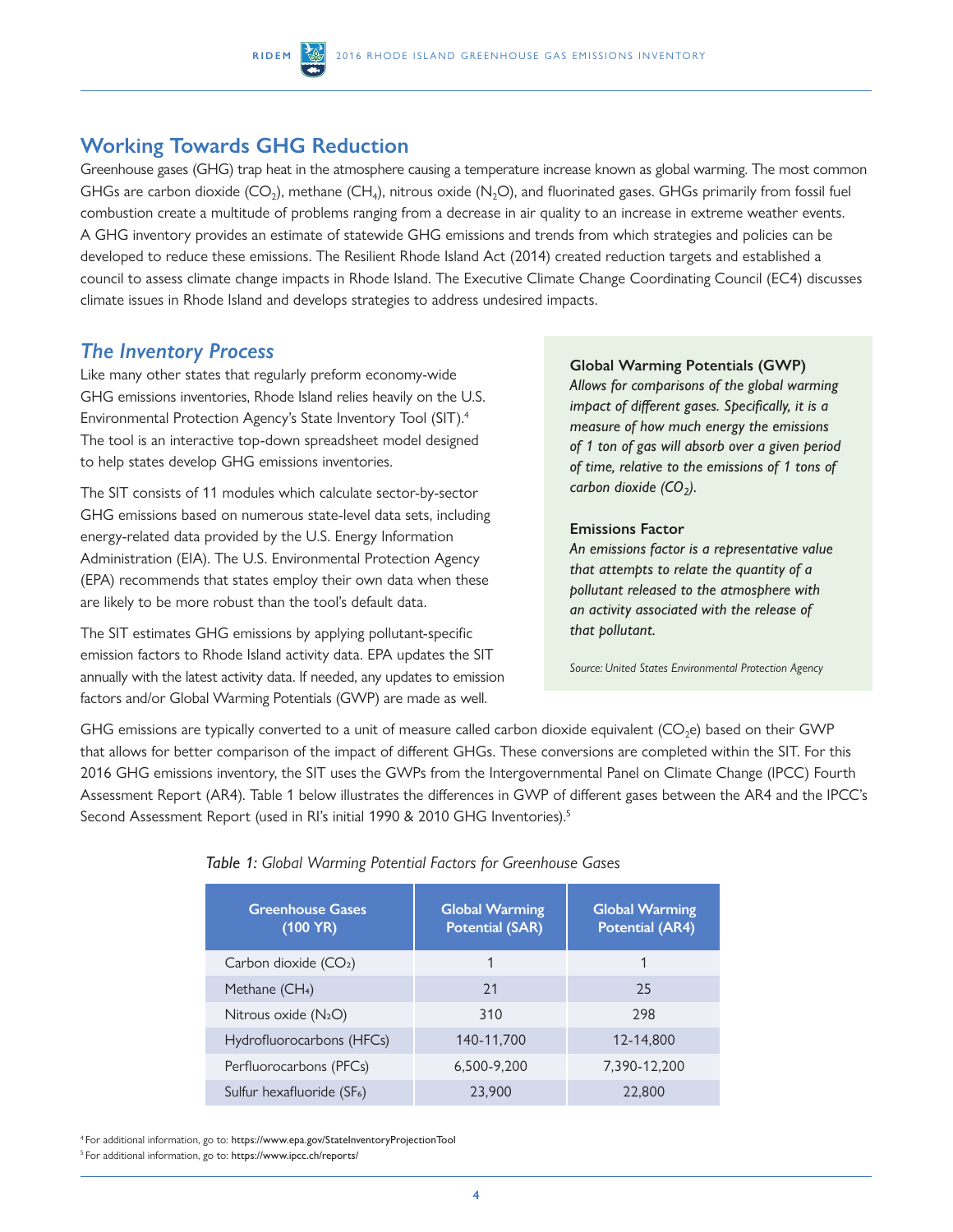In 2013, the Northeast States for Coordinated Air Use Management (NESCAUM) conducted the first GHG emissions inventory to determine a 1990 baseline and 2010 emissions inventory. The 1990 baseline and 2010 emissions totals used in this inventory came from the 2016 GHG Reduction Plan (see pages 51 and 52 for detailed information). Since then, the office of Air Resources has completed a GHG emissions inventory annually. As mentioned above, the SIT is preloaded with default data or States can input more state-specific data if available. As Table 2 shows, RIDEM has completed inventories for years 2011-2016. However, inventory years 2011, 2012, and 2015 were default runs. In other words, the emissions for these three years were estimated using primarily default data in the SIT. Inventory years 2013, 2014 and 2016 were non-default runs. In these years, state-specific data was utilized to obtain the most robust emissions estimates. In addition, for all years (2011-2016), RIDEM chose to use reported data to EPA's Facility level Information on Greenhouse gases Tool (FlIGHT) for two sectors: emissions from natural gas distribution and solid waste. For the natural gas distribution sector, the SIT does not contain certain values needed to estimate emissions and National Grid reports its emissions from natural gas distribution in Rhode Island directly to EPA. The report includes emissions associated with distribution mains, services, and metering regulated stations. The SIT apportions national data as well as makes certain assumptions based on landfills in general, therefore, RIDEM chose to use the emission reported by the RI Resource Recovery Corporation for the Central Landfill for the solid waste sector in lieu of the SIT. The Land Use, Land Use Change and Forestry (luluCF) sector has not been estimated in this update or any recent inventory. The SIT has been unreliable for estimating emissions and/or sequestration of emissions for this sector and no alternative methodology has been developed. When a reliable methodology becomes available, RIDEM anticipates including the LULUCF sector in future inventories.

| Rhode Island Greenhouse Gas Emissions Inventory                      |                              |                              |                              |                              |                              |                              |                              |                              |
|----------------------------------------------------------------------|------------------------------|------------------------------|------------------------------|------------------------------|------------------------------|------------------------------|------------------------------|------------------------------|
|                                                                      | 1990                         | 2010                         | 2011                         | 2012                         | 2013                         | 2014                         | 2015                         | 2016                         |
| Model Run Type (Default or Non-Default)                              | Non-Default                  | Non-Default                  | <b>Default</b>               | <b>Default</b>               | <b>Non-Default</b>           | Non-Default                  | <b>Default</b>               | Non-Default                  |
| <b>Energy</b>                                                        | 3.12                         | 2.44                         | 3.53                         | 3.53                         | 3.69                         | 3.42                         | 3.37                         | 3.00                         |
| <b>Electricity Consumption</b><br>Natural Gas Distribution           | 2.82<br>0.30                 | 2.29<br>0.15                 | 3.38<br>0.15                 | 3.38<br>0.15                 | 3.52<br>0.17                 | 3.25<br>0.17                 | 3.21<br>0.16                 | 2.84<br>0.15                 |
| <b>Residential Heating</b>                                           | 2.37                         | 2.24                         | 2.15                         | 2.08                         | 2.27                         | 2.34                         | 2.46                         | 1.84                         |
| <b>Commercial Heating</b>                                            | 1.15                         | 0.92                         | 0.87                         | 0.79                         | 0.91                         | 1.13                         | 1.00                         | 0.86                         |
| <b>Transportation</b>                                                | 4.97                         | 4.79                         | 4.40                         | 4.19                         | 4.59                         | 4.25                         | 4.09                         | 3.94                         |
| Aviation<br><b>Highway Vehicles</b><br>Nonroad Sources<br>Lubricants | 0.33<br>4.37<br>0.24<br>0.03 | 0.27<br>3.70<br>0.33<br>0.02 | 0.31<br>3.76<br>0.31<br>0.02 | 0.29<br>3.61<br>0.27<br>0.02 | 0.29<br>4.09<br>0.19<br>0.02 | 0.30<br>3.62<br>0.30<br>0.02 | 0.28<br>3.66<br>0.12<br>0.02 | 0.30<br>3.62<br>0.00<br>0.02 |
| <b>Industrial</b>                                                    | 0.81                         | 1.04                         | 1.06                         | 1.05                         | 1.24                         | 1.14                         | 1.12                         | 1.14                         |
| <b>Industrial Heating</b><br><b>Industrial Processes</b>             | 0.71<br>0.09                 | 0.61<br>0.43                 | 0.56<br>0.50                 | 0.54<br>0.51                 | 0.67<br>0.56                 | 0.57<br>0.57                 | 0.59<br>0.53                 | 0.61<br>0.53                 |
| <b>Agriculture</b>                                                   | 0.04                         | 0.02                         | 0.05                         | 0.04                         | 0.03                         | 0.05                         | 0.05                         | 0.04                         |
| Waste                                                                | 0.31                         | 0.47                         | 0.22                         | 0.33                         | 0.25                         | 0.21                         | 0.22                         | 0.20                         |
| Solid Waste<br>Wastewater<br>Land Use, Land Use Change, and Forestry | 0.23<br>0.08                 | 0.39<br>0.08                 | 0.11<br>0.11                 | 0.21<br>0.11                 | 0.15<br>0.11                 | 0.10<br>0.11                 | 0.10<br>0.12                 | 0.09<br>0.11                 |
| (LULUCF)                                                             | $-0.29$                      | N/A                          | N/A                          | N/A                          | N/A                          | N/A                          | N/A                          | N/A                          |
| <b>TOTAL</b><br>(Million Metric Tons MMTCO <sub>2</sub> e)           | 12.48*                       | 11.86*                       | 12.28                        | 12.01                        | 12.98                        | 12.54                        | 12.31                        | 11.02                        |

#### *Table 2: Rhode Island Total Annual GHG Emissions (MMTCO<sub>2</sub>e)*

\*1990 & 2010 Data has been adjusted as done in the Rhode Island Greenhouse Gas Reduction Plan, December 2016. <http://climatechange.ri.gov/documents/ec4-ghg-emissions-reduction-plan-final-draft-2016-12-29-clean.pdf>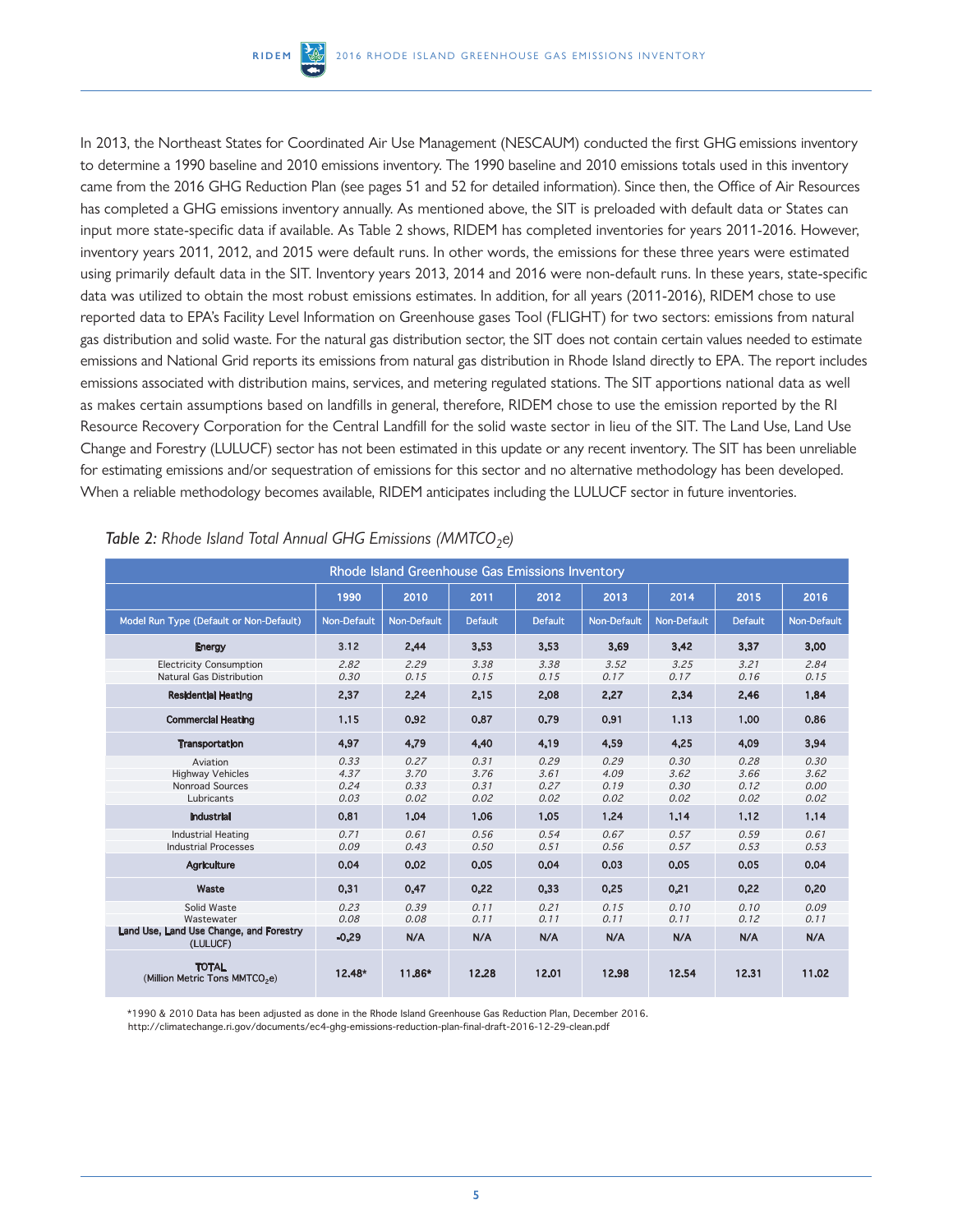## **2016 Statewide GHG Emissions Inventory Results**

In 2016, total Rhode Island GHG emissions were 11.02 million metric tons carbon dioxide equivalent (MMTCO<sub>2</sub>e) as shown in Table 2 and Figure 1. This is a decrease of 1.46 MMTCO<sub>2</sub>e (11.7%) from the 1990 baseline of 12.48 MMTCO<sub>2</sub>e. As seen in Figure 1 below, the 2016 GHG emissions are below the 2020 GHG target of 11.23 MMTCO<sub>2</sub>e.



*Figure 1: Rhode Island 2016 GHG Emissions and Reduction Targets*

Detailed information on the inventory process can be found in each major sector highlighted specifically, the transportation, electricity consumption and residential heating sectors within this update.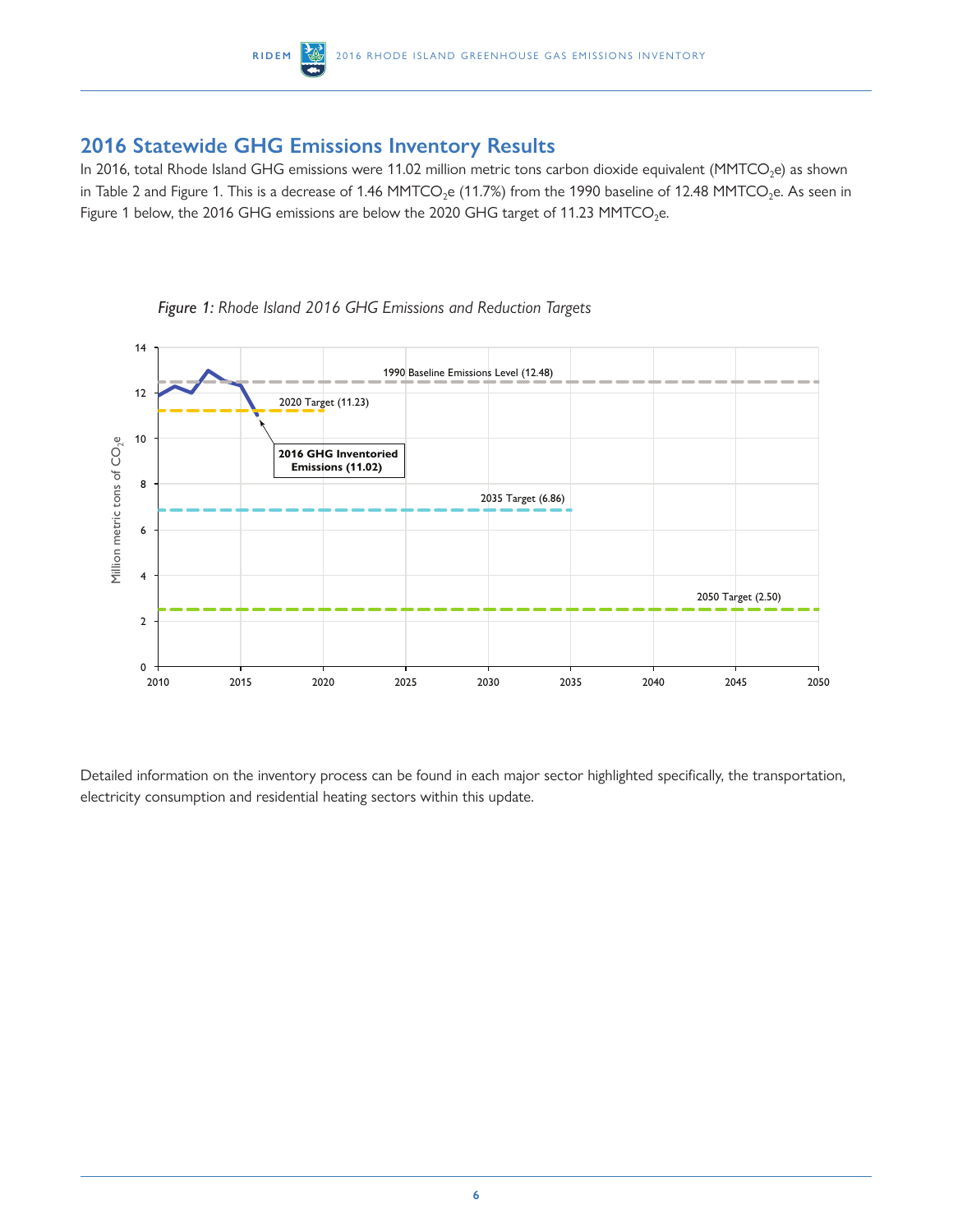## **2016 GHG Emissions Inventory Results by Sector**

The majority of GHG emissions in Rhode Island in 2016 were from the transportation sector (36%), followed by emissions from the electricity consumption sector (26%), and residential heating sector (17%) as shown in Figure 2. The "other" category includes agriculture, waste and natural gas distribution.



Table 3 below compares the change in sectors from the baseline year 1990 and 2016. Both the electricity consumption and industrial heating & processes sectors have trended upward from 1990. Emissions from the industrial sector have increased approximately 41% from 1990 to 2016. Although this increase may appear significant, the change between 1990 (0.81 MMTCO<sub>2</sub>e) and 2016 (1.14 MMTCO<sub>2</sub>e) is relatively small. The increase in the electricity consumption sector is discussed in further detail within the electricity consumption section.

|  |  |  | Table 3: Rhode Island Greenhouse Gas Emissions Changes 1990-2016 |  |  |  |  |
|--|--|--|------------------------------------------------------------------|--|--|--|--|
|--|--|--|------------------------------------------------------------------|--|--|--|--|

| <b>Sector</b>                                           | Change in MMTCO <sub>2</sub> e | <b>Percent Change</b> | <b>Trend</b> |
|---------------------------------------------------------|--------------------------------|-----------------------|--------------|
| Transportation                                          | $-1.03$                        | $-20.7%$              |              |
| <b>Electricity Consumption</b>                          | 0.02                           | 0.7%                  |              |
| <b>Residential Heating</b>                              | $-0.53$                        | $-22.4%$              |              |
| Industrial Heating & Processes                          | 0.33                           | 40.7%                 |              |
| <b>Commercial Heating</b>                               | $-0.29$                        | $-25.2%$              |              |
| Other (Agriculture, Waste and Natural Gas Distribution) | $-0.26$                        | $-40.0%$              |              |
| Total                                                   | $-1.46$                        | $-11.7%$              |              |

#### *Figure 2: 2016 GHG Emissions by Sector*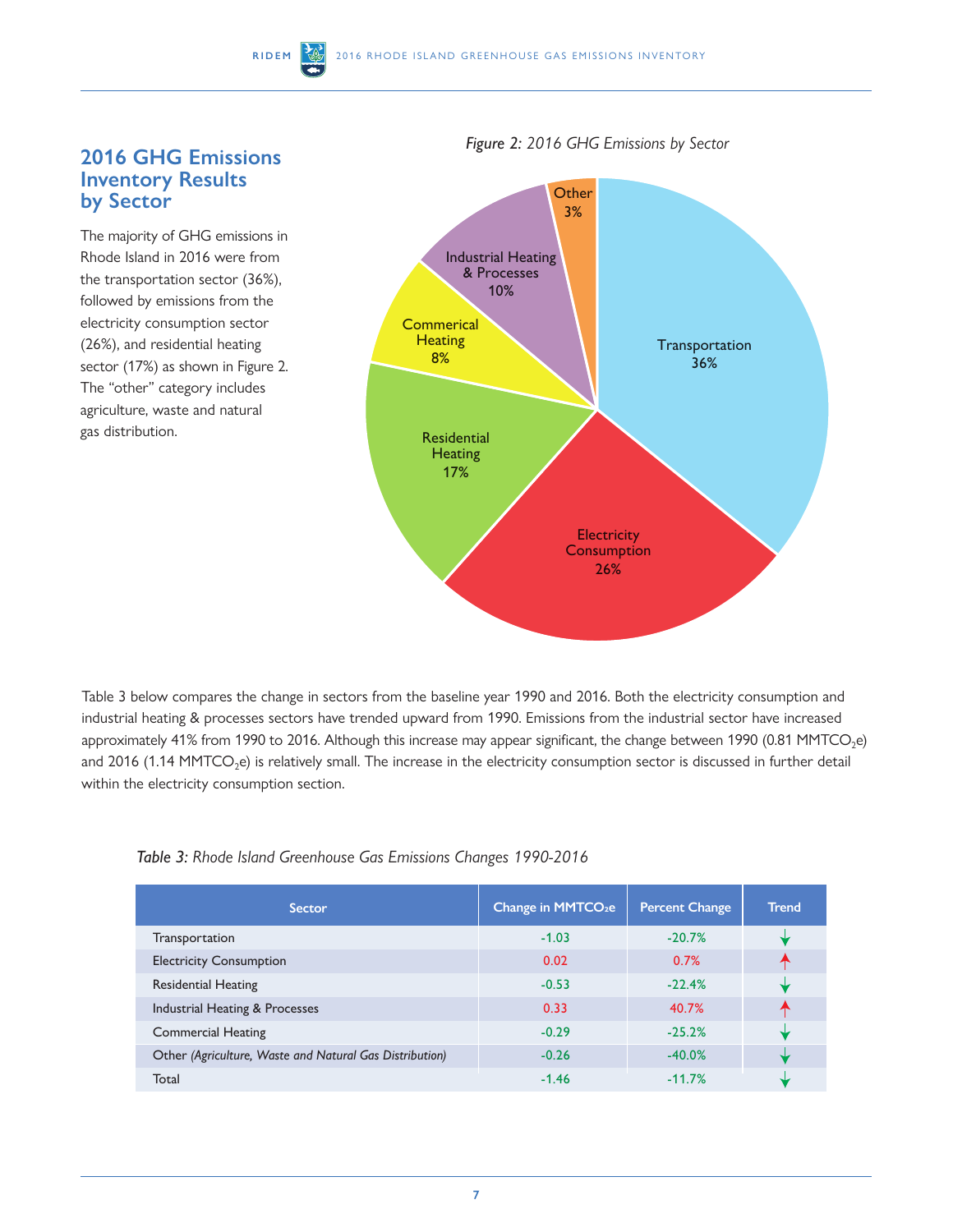



# Transportation Sector

## *Trends*

In 2016, the transportation sector continues to be the largest source of GHG emissions in the state, 36%, as seen in Figure 2. GHG emissions from transportation decreased 0.15 MMTCO<sub>2</sub>e (3.67%) from the previous year. Most of the GHG emissions are coming from passenger vehicles as seen in Figure 3.

While there has been a 20% reduction in GHG emissions since 1990, further reductions are critical to meeting the State's 2035 and 2050 targets. Much like other Northeast states, vehicle miles traveled (VMT) continues to trend up, as seen in Figure 4.<sup>6</sup> This makes it challenging for the improved fuel efficiencies of modern-day vehicles to affect total transportation GHG emissions. Increased deployment of zero-emission vehicles across all vehicle sizes, but specifically passenger vehicles, will be required to meet RI's targets, as well as a reduction in personal vehicle miles traveled.

*Figure 3: 2016 Vehicle Population Breakdown*







6 For additional information, go to: [https://www.fhwa.dot.gov/](https://highways.dot.gov)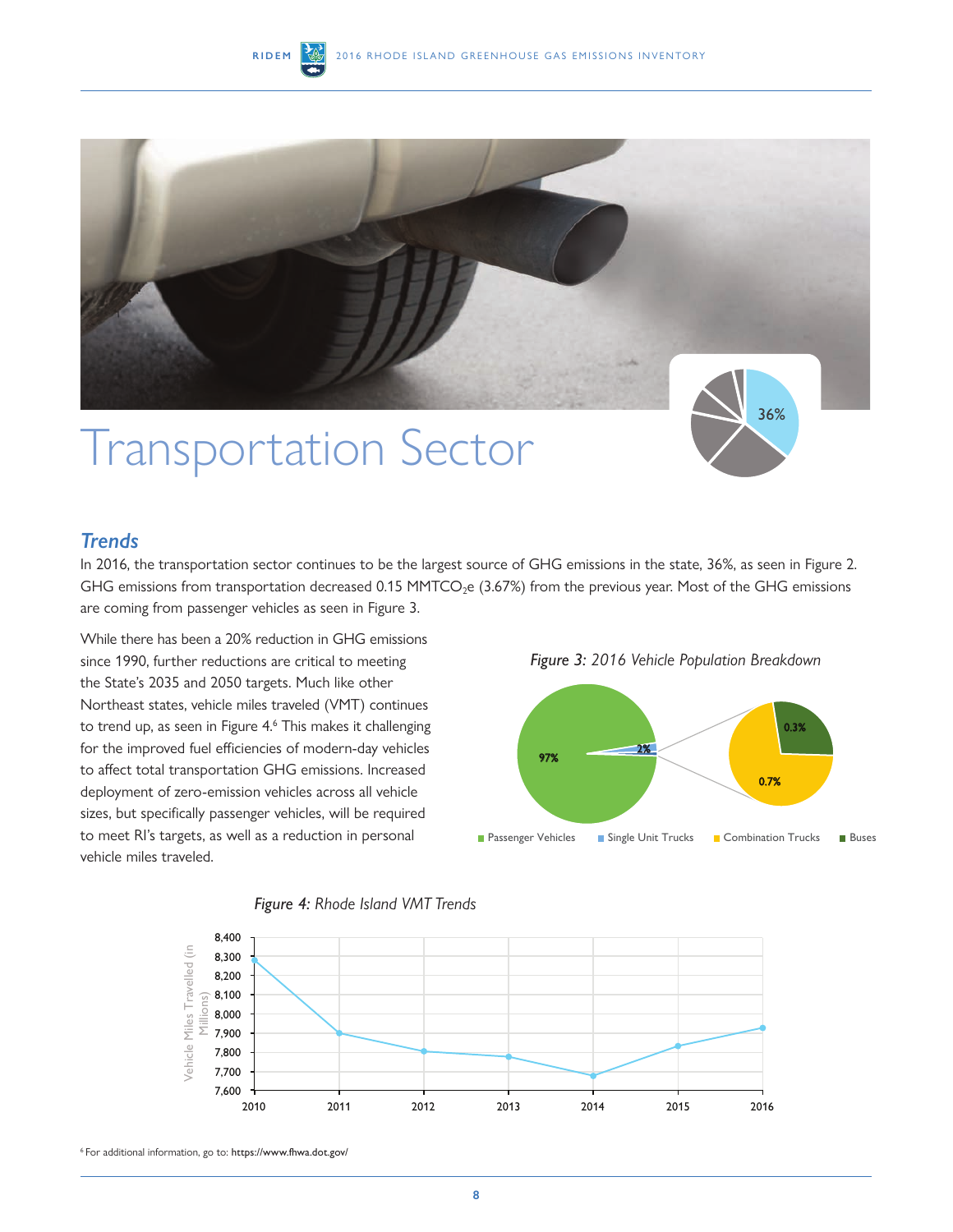

*Figure 5: Rhode Island Transportation GHG Emissions 2010-2016* 

#### *Transportation Sector Methodology*

A range of tools is available to calculate GHG emissions from the transportation sector. These tools vary significantly in their capabilities. EPA recommends the SIT and the Motor vehicle Emissions Simulator (MovES)7 for statewide emissions inventories.

The SIT uses a "top-down" approach to calculate CO<sub>2</sub> emissions from transportation, starting with fuel consumption and vMT. This approach uses data on fuel sales within each state as a proxy for fuel consumption. The major shortcoming of this method is a lack of detail. Drivers do not always use their vehicles in the same state that they purchase fuel. As a result, fuel sales may not provide an accurate estimate of fuel consumption at the state level. Data on fuel sales also does not provide information on different types of on-road vehicles.

MOVES is an all-in-one program that converts all GHG emissions to CO<sub>2</sub>e using a "bottom-up" approach. VMT and vehicle data determines fuel consumption and emissions produced. The tool includes a great deal of opportunity for user-supplied inputs and simplifies analysis at different levels of geography (e.g. nation, county). For the purposes of state GHG inventories, EPA recommends county level inputs requiring the user to supply local, state and county data. Inputs to MovES includes data on vehicle population, vehicle age, average speed distribution, meteorological data, I/M program details, road type distribution, and VMT. The model simulates vehicle drive cycles for the defined time period and geographical area specified. Data from all five Rhode Island counties are summed to produce a transportation sector inventory.

Although MovES provides the strongest and most up-to-date methods for analyzing the GHG impacts of on-road vehicles, the tool is not the best option for state inventories to address every potential GHG analysis component (e.g. non-road modes, lubricants, and aviation). As a result, the SIT tool is used to determine the non-road and lubricant associated emissions of the transportation sector. Some examples of non-road emission sources are boats, locomotives, tractors, construction and snowmobiles (gasoline only). For aviation related GHG emissions, as required by the Permanent Air Quality Monitoring Act (Rhode Island General Laws 1-7-6), $^8$  the Rhode Island Airport Corporation (RIAC) provides an annual inventory of GHG pollutants associated with the State's primary airport, T.F. Green Airport, to RIDEM. This 2016 GHG emissions inventory update used the data provided in the 2016 Air Emissions Inventory submitted to RIDEM's Office of Air Resources by RIAC.

<sup>7</sup> For additional information, go to: <https://www.epa.gov/moves>

<sup>&</sup>lt;sup>8</sup> For additional information, go to: http://StateofRhodelslandStatute/PermanentAirQualityAct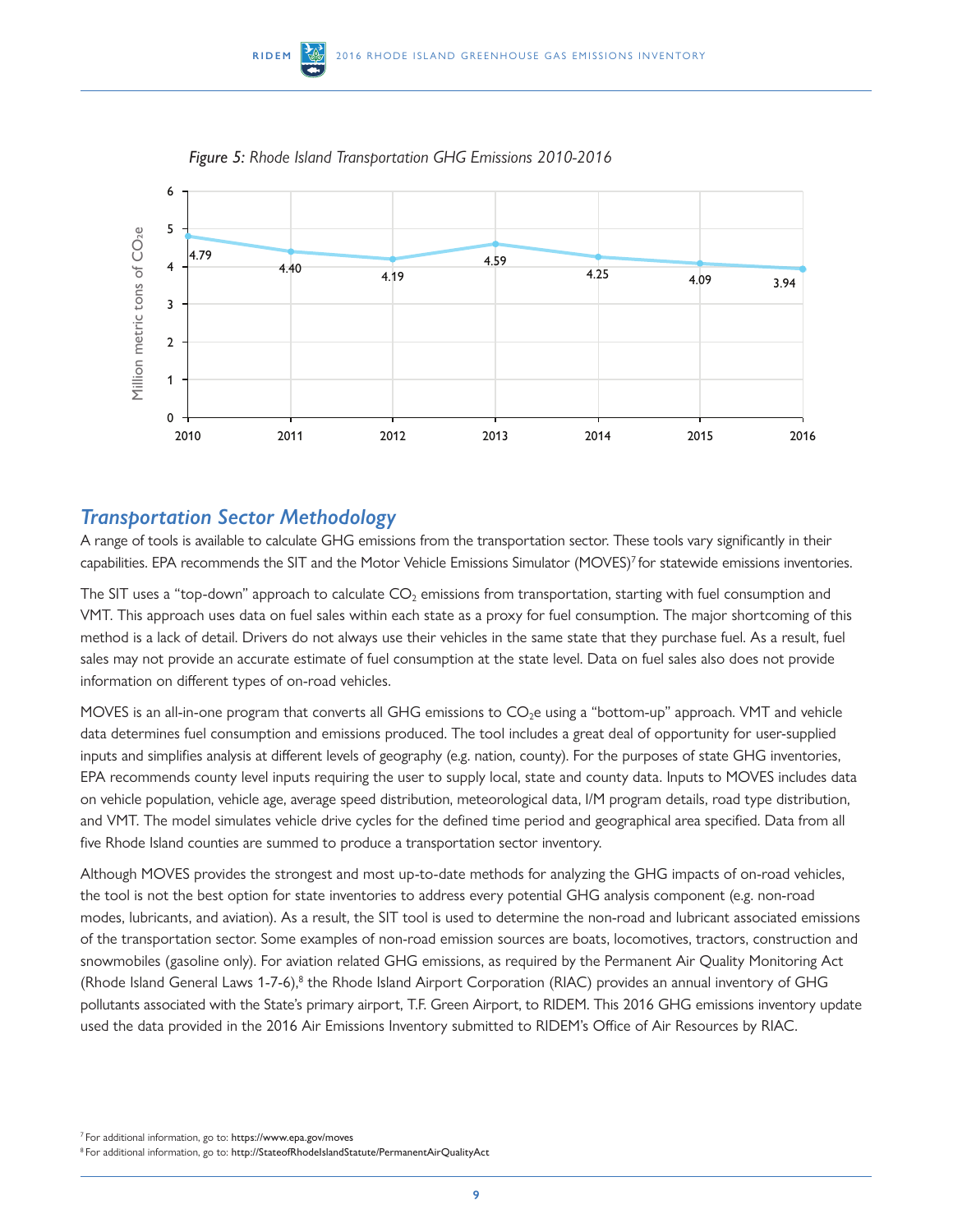



# Electricity Consumption Sector 26%

## *Trends*

In 2016, the electricity consumption sector continues to be the second largest source of GHG emissions in the state, 26%, as seen in Figure 2. Electricity consumption emissions have increased slightly from 1990 whereas the other top emission sources, transportation and residential heating, have trended downward (refer to Table 3). It should be noted that the 1990 baseline inventory did not include three of the five power plants in Rhode Island. The RI State Energy Center, Manchester Street Power Station and Tiverton Power started operation between 1995 and 2002. The 2010 emissions of 2.29 MMCO<sub>2</sub>e is the GHG emissions estimate from the 2016 RI GHG Reduction Plan. As Figure 6 below shows, the emissions from the electric sector have remained relatively flat averaging 3.30 MMTCO<sub>2</sub>e for last five years (2011-2015). However, in 2016, emissions from electricity consumption dropped by 0.37 MMTCO<sub>2</sub>e (-11.50%) to 2.84 MMTCO<sub>2</sub>e. This decline in emissions from 2015 to 2016 is attributed to Rhode Island's ambitious energy efficiency measures as well as using an improved emission accounting methodology. Rhode Island has consistently scored in the top five in the nation for energy efficiency as ranked by the American Council for an Energy-Efficient Economy.<sup>9</sup> In 2016, RI ranked fourth and in 2019 RI tied for third with Vermont. These scores reflect RI's commitment to energy efficiency as a means to reducing emissions in this sector.





9 For additional information, go to: <https://aceee.org/state-policy/scorecard>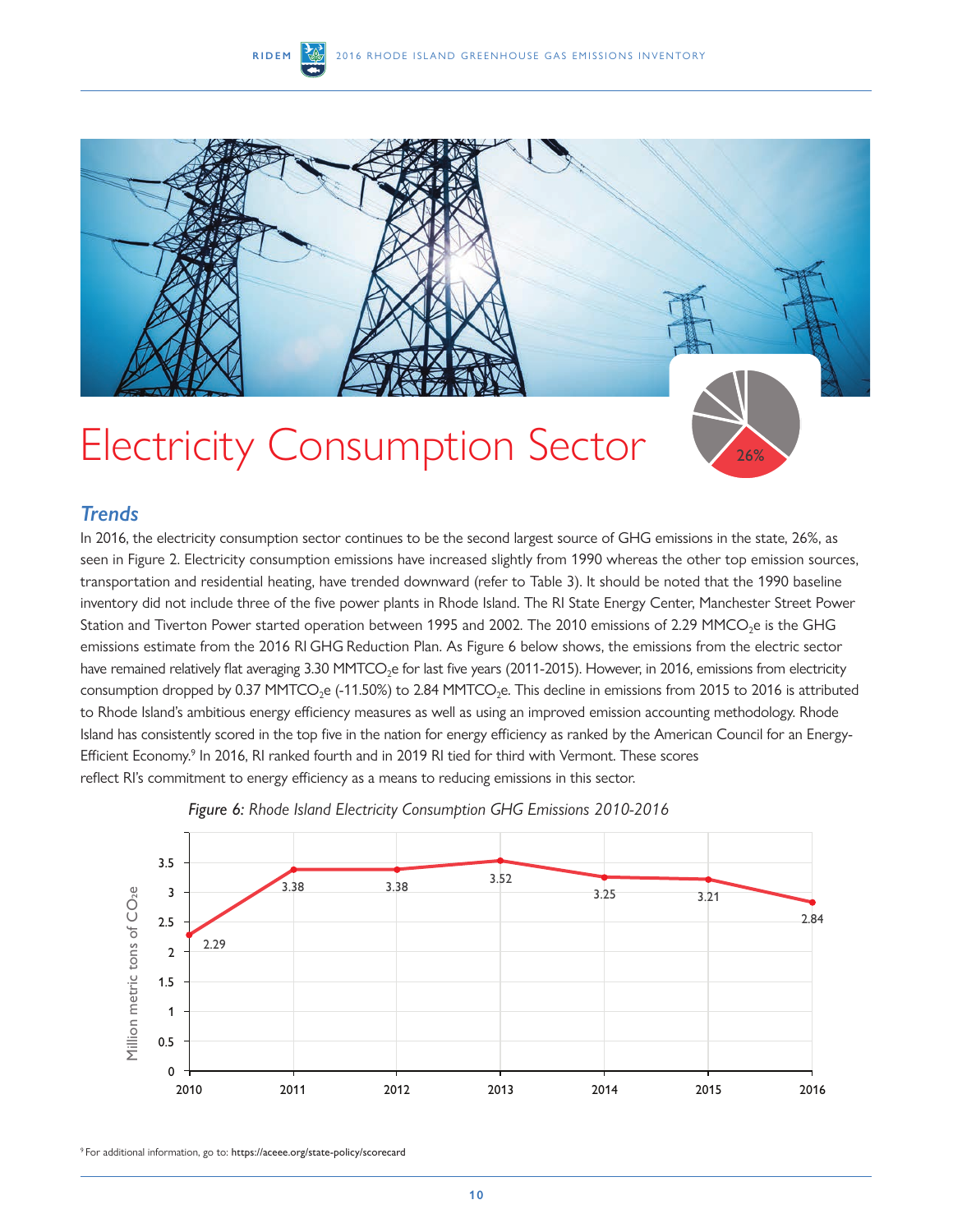#### *Electricity Consumption Sector Methodology*

The SIT has been used to estimate electricity consumption-based GHG emissions from the electric power sector. In an effort to continuously improve RI's GHG emissions inventory, it is recognized that renewable energy is playing a larger role in RI's energy portfolio. As a national leader in energy policy, RI's ambitious Renewable Energy Standard (RES) requires that an increasing amount of renewable power be sold each year  $(38\%$  by 2035).<sup>10</sup> Since the RES requires increasing amounts of renewable energy (RE), it is possible that the SIT methodology would have caused an increasingly less accurate GHG emissions inventory over time.

For this 2016 emissions inventory update, the electric sector GHG emissions inventory methodology has been revised and aligns with RI's neighboring states, Massachusetts (MA) and Connecticut (CT). This method for estimating GHG emissions from electricity consumption accounts for emission reductions from Renewable Energy Certificates (RECs) purchased and/or sold by Rhode Island retail electricity sellers. RECs are counted in the state in which they are settled (retired) and not where they are minted (generated). Utilizing the New England Power Pool Generation Information System (NEPOOL GIS) data, RIDEM accounted for the total number of RECs used for in-state RES compliance. These RECs were "credited" to Rhode Island thereby reducing the total emissions associated with energy needed to meet statewide electric demand. This inventory update is the first time RI has accounted for RECs in estimating electricity consumption GHG emissions.

In 2016, RI was a net importer of electricity.<sup>11</sup> RI's demand for electricity exceeded its generation. This inventory assumes that  $CO<sub>2</sub>$  emissions from RI's power plants are attributed to Rhode Islanders energy demand. The additional electricity consumed by RI is imported from other New England states that are net exporters of energy. This inventory uses RI-specific generation and annual electricity load data from the Independent System Operator, New England (ISO-NE) to determine an imported emissions estimate. In years that New England receives net imports of electricity from adjacent control areas (NY, NB and Quebec), the associated emissions from this imported energy is included as well. If pumped hydro has been used, the megawatt hours of losses and associated emissions are calculated. The total energy consumed is multiplied by emission factors consistent with the MA methodology to obtain emissions from RI's electricity consumption.

#### *Consumption vs. Generation Accounting*

GHG emissions from the electric power sector can be estimated by using either a consumption-based or a generation-based accounting methodology. Generation-based accounting is the total of GHG emissions from the combustion of fossil fuels at power plants located within RI, whereas GHG emissions associated with electricity used within the state is referred to as consumption-based. In 2016, RI imported approximately 20% of electricity from outside the state (1,637 Gigawatt hours). A consumption-based approach is used in this inventory captures the emissions of this imported electricity. In addition, a generation-based method may not fully account for GHG emission reductions achieved through energy efficiency programs and/or give appropriate credit for electricity obtained from renewable energy sources. Electricity in RI is obtained from a regional (New England) transmission grid and the majority of New England states including neighboring states of MA and CT utilize consumption-based accounting to estimate GHG emissions from this sector. In February of 2016, the EC4 formally adopted the consumption-based accounting methodology for use in the 2016 RI GHG Emissions Reduction Plan.<sup>12</sup>

<sup>&</sup>lt;sup>10</sup> For additional information, go to: http://StateofRhodelslandStatute/RenewableEnergyStandard

<sup>11</sup> For additional information, go to: [https://www.iso-ne.com/EnergyLoadandDemandReport](https://www.iso-ne.com/isoexpress/web/reports/load-and-demand/-/tree/net-ener-peak-load)

<sup>12 &</sup>quot;Memo Re: Electricity Generation vs. Consumption GHG accounting approaches" prepared by Paul Miller to Liz Stone and Danny Musher, January 8, 2016 – <http://www.dem.ri.gov/programs/air/documents/ghg-memo.pdf>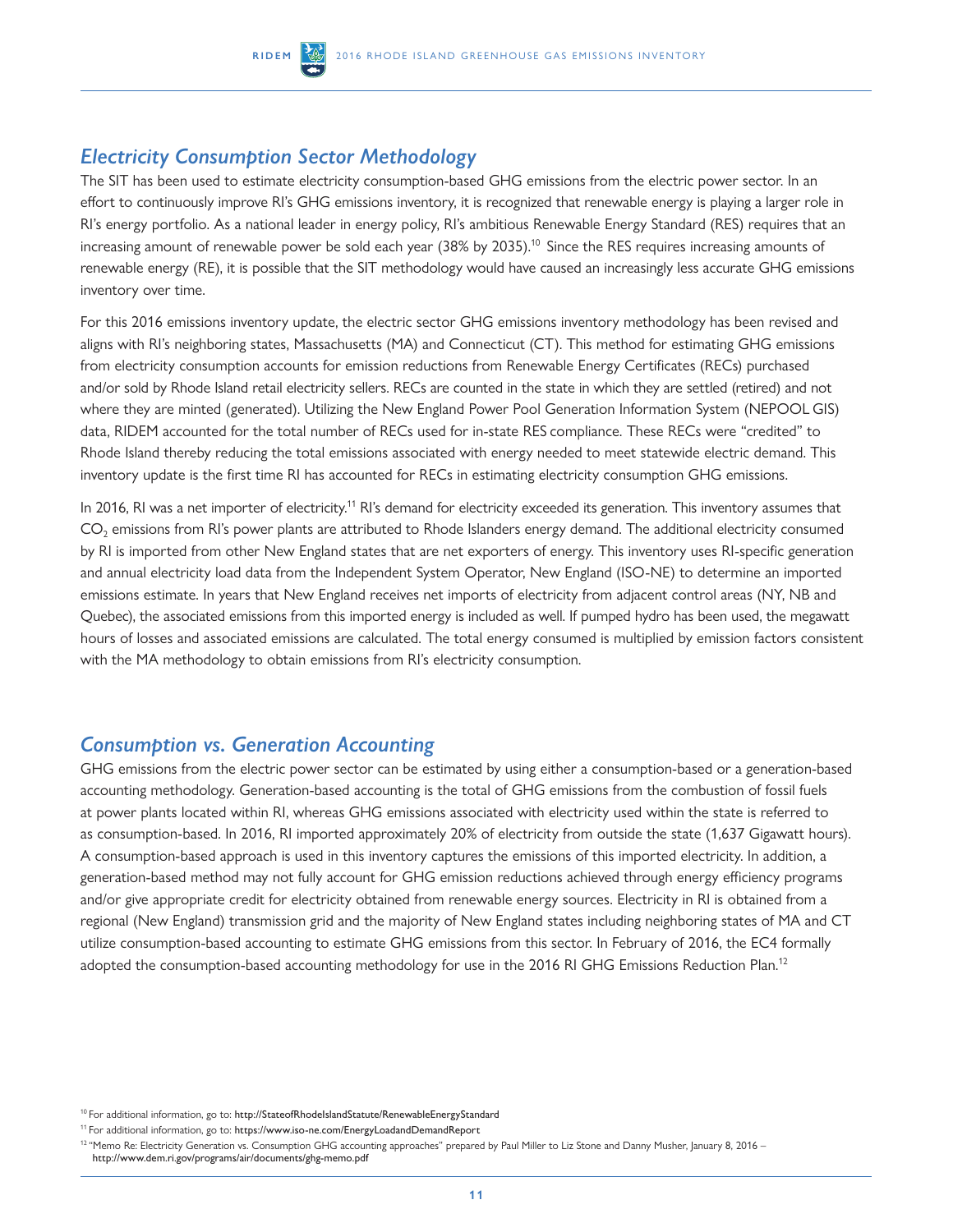

#### *Trends*

The residential heating sector emitted 1.84 million metric tons of  $CO<sub>2</sub>e$  accounting for 17% of Rhode Island's GHG emissions in 2016. Rhode Island has experienced a decrease in emissions from the residential heating sector, most notably a 22.4% decrease in GHG emissions since 1990. Major fuels used to heat Rhode Island homes include natural gas and distillate fuel oil.<sup>13</sup> 53% of homes use natural gas<sup>14</sup> and approximately 31% of homes use distillate fuel oil.<sup>15</sup> Electricity and other miscellaneous fuels<sup>16</sup> account for the remaining approximately 16%.<sup>17</sup> Heating fuels produce different amounts of GHG emissions because "dirtier" fuels produce more emissions.





13 Also commonly referred to as #2 fuel oil or home heating oil.

<sup>14</sup> Natural gas emits about 20-30% less CO<sub>2</sub> than oil. For additional information, go to: [https://www.eia.gov/energyexplained/natural-gas](https://www.eia.gov/energyexplained/natural-gas/)

15 For additional information, go to: [https://www.eia.gov/state/RIStateEnergyProfile](https://www.eia.gov/state/?sid=RI)

- 16 Miscellaneous fuels include propane, kerosene, wood, solar and geothermal sources.
- 17 For additional information, go to: [https://www.eia.gov/state/seds/2016](https://www.eia.gov/state/)

18 For additional information, go to: [https://www.NOAA/HeatingDegreeDays](https://www7.ncdc.noaa.gov/CDO/CDODivisionalSelect.jsp)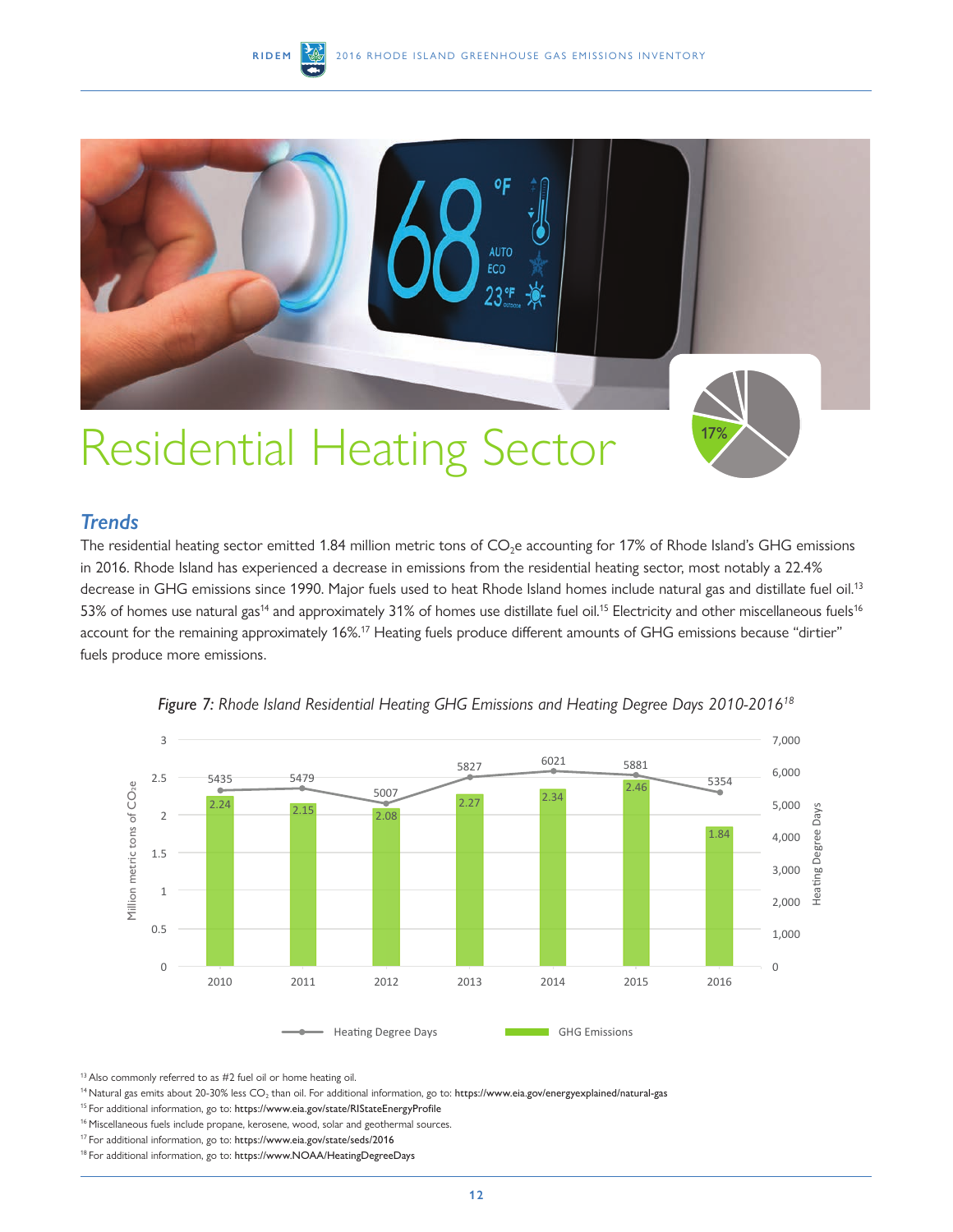

Distillate fuel oil plays a central role in heating approximately one-third of Rhode Island homes. However, over the course of the past century, consumption of delivered fuels in Rhode Island, New England and across the U.S. have declined steadily.<sup>19</sup> Market economics, public initiatives, increases in heating equipment efficiencies, advancements in control technologies, building improvements, and alternative fuel options (particularly, natural gas conversions) have all contributed to a trend in reduced consumption of distillate fuel and other delivered fuels. Further information about the decline in distillate fuel consumption is provided in the "Factors Impacting Heating Emissions" section.

Temperature changes from year to year play a large factor in emissions from the heating sector. For example, during a mild winter, lower fuel consumption for space heating can be expected. This reduction in fossil fuel use results in lower emissions. Heating degree days alleviate the variability of temperature by determining the weather's impact on fuel consumption. Figure 7 shows the relationship between residential heating emissions and heating degree days.<sup>20</sup> Additional information about heating degree days is provided below.



#### *Factors Impacting Heating Emissions*

Rhode Island's weather provides a level of uncertainty for heating emissions because colder temperatures require more energy to keep residents comfortable inside their homes. Cold winters demand more heat, and likely result in increased fuel usage and GHG emissions. Wintertime possesses a variability for Rhode Island's GHG emissions; an attempt to mitigate this uncertainty with heating degree days determines if Rhode Island's change in heating emissions is a result of temperature change, energy efficiency or other factors (such as fuel consumption).

Heating degree days are used to normalize emissions associated with fuel use and differences in weather. Heating degree days are calculated by subtracting the average daily temperatures from a baseline temperature of 65°F; 65°F is when neither air conditioning nor heating are required to maintain a comfortable temperature.<sup>21</sup> The concept of heating degree days is tricky because there can be multiple heating degree days in a 24-hour period. Heating degree days provide useful information about the intensity of winter and the fuel usage required to provide adequate heat. Assuming all variables are identical from year to year, a 10% increase in heating degree days should experience a 10% increase in heating emissions. A 24-hour temperature average greater than the baseline temperature (65°F) results in 0 heating degree days because heating units will not be turned on.22

Rhode Island's residential heating sector emitted 2.46 MMTCO<sub>2</sub>e in 2015 and 1.84 MMTCO<sub>2</sub>e in 2016. There were 5,881 heating degree days in 2015 and 5,354 heating degree days in 2016. The warmer winter of 2016 experienced a 9% decrease in heating degree days and a 25% decrease in GHG emissions. Weather alone did not contribute to a 25% decrease in GHG emissions from 2015 to 2016. Further emissions reductions are likely a result of decreased fuel consumption and increased energy efficiency.

<sup>19</sup> For additional information, go to: [https://www.eia.gov/state/seds/2016](https://www.eia.gov/state/seds/)

<sup>&</sup>lt;sup>20</sup> For additional information, go to: [https://www.NOAA/HeatingDegreeDays](https://www7.ncdc.noaa.gov/CDO/CDODivisionalSelect.jsp)

<sup>21</sup> For additional information, go to: [https://www.weather.gov/key/climate\\_heat\\_cool](https://www.weather.gov/key/climate_heat_cool)

<sup>22</sup> For additional information, go to: [https://www.weather.gov/key/climate\\_heat\\_cool](https://www.weather.gov/key/climate_heat_cool)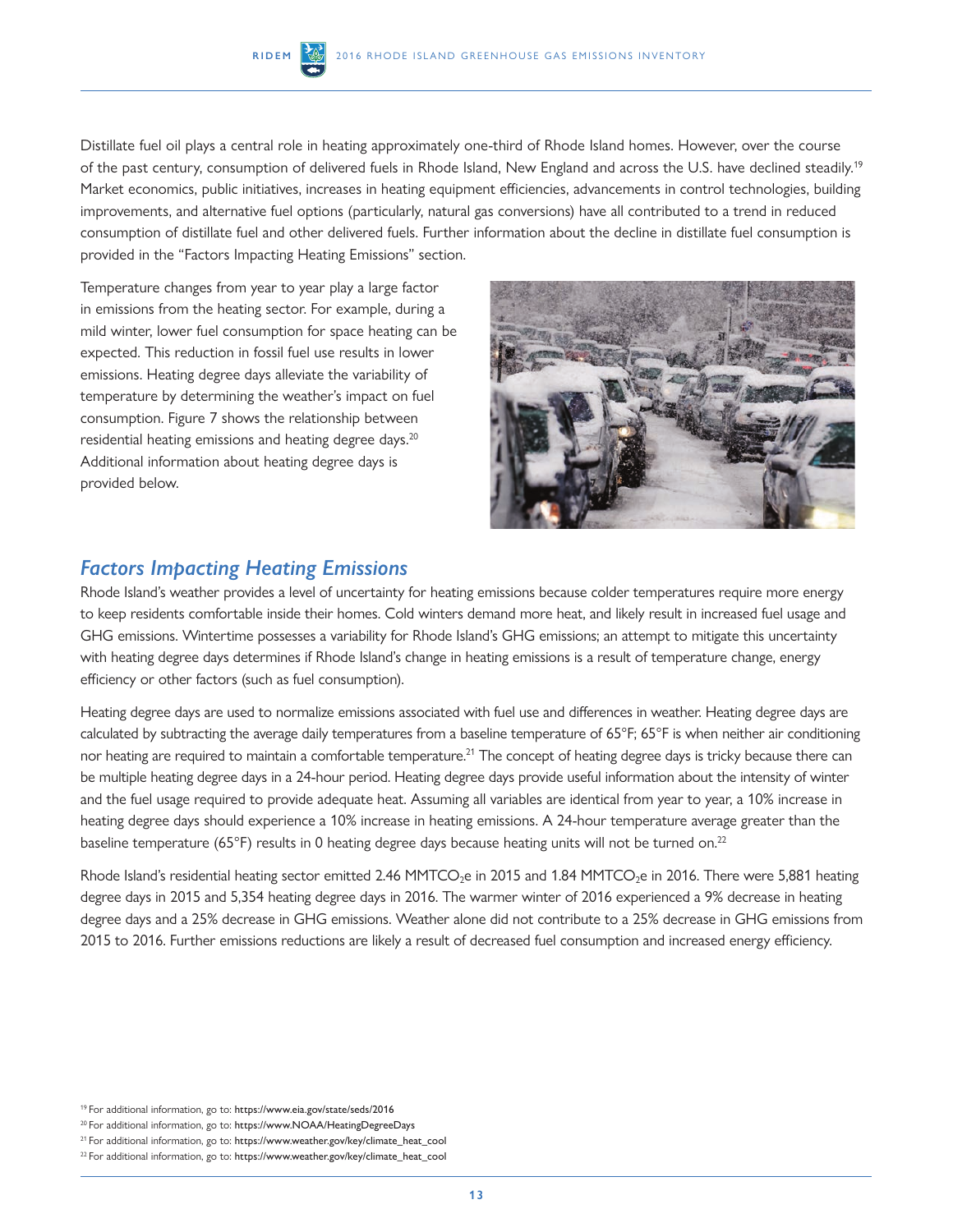

U.S. consumption of distillate fuel use in heating has declined from 28% in 1985 to 11% in 2015 (the most recent year with sales data to end-use consumers).<sup>23</sup> This trend is even more prominent on the East Coast, and for our purposes, Rhode Island. The Rhode Island distillate fuel consumption drastically decreased from 17,289 Billion Btu in 2015 to 10,912 Billion Btu in  $2016$ . Emission reductions from distillate fuel accounts for a 0.47 MMTCO<sub>2</sub>e decrease from the residential heating sector, responsible for a 19% drop in residential heat GHG emissions. Since 1990, distillate fuel oil use has decreased from residential heating, but distillate fuel usage for highway transportation has continued to increase. As residents shift away from distillate fuel to heat their homes, it makes sense that Rhode Island will see a decrease in emissions from the heating sector. Lastly,

like all heating fuels during a warm winter, consumption decreases. Reductions in fuel usage in 2016 may be attributed to the warmer than average winter; however, distillate fuel experienced unprecedented drops in consumption from 2015 to 2016. There is no singular reason for emissions to drop as they have. Purchasing trends, energy efficiency improvements, and warmer than average weather may have all played a role in the reduction of heating emissions.



### *Residential Heating Sector Methodology*

Residential heating emissions are estimated using the SIT's Fossil Fuel Combustion module and the Stationary Combustion module. EIA collects fuel consumption data throughout the United States by requiring mandatory surveys for all companies that deliver natural gas to consumers or transport natural gas across state lines. In Rhode Island, National Grid is responsible to report natural gas consumption data to the EIA via Form EIA-176.<sup>24</sup> Distillate fuel, propane, and kerosene are other fuels used to heat RI homes. These are deliverable fuels because they must be delivered to your house for use. Consumption estimates for deliverable fuels are estimated by EIA. Fuel consumption data is a key component in order to estimate emissions. The SIT estimates Rhode Island's 2016 residential heating emissions to be 1.84 million metric tons of CO<sub>2</sub>e.

Rhode Island enacted the Biodiesel Heating Oil Act of 2013 to require the mixing of biodiesel in heating oil.<sup>25</sup> Biodiesel is a renewable fuel made from waste such as plant oils, cooking oils and animal fats. Biofuel can be mixed with conventional heating oil to create different blends of oil. For example, a B5 blend contains 5% biodiesel and a B50 blend contains 50% biodiesel. B5 is the minimum blend required in Rhode Island as outlined in the Biodiesel Heating oil Act of 2013. Biodiesel reduces GHG emissions in Rhode Island because biodiesel burns 85% cleaner than conventional oil.<sup>26</sup> Currently, biodiesel is not included in the emissions inventory due to a lack of state-level data on biofuel consumption. Residential heating emissions may be overestimated because this inventory's calculations do not include the use of blended biofuels. Adjustments and improvements to accurately represent biofuel may be considered in future inventories to create a more detailed emissions calculation.

<sup>&</sup>lt;sup>23</sup> For additional information, go to: [https://www.eia.gov/DistillateFuelInventories](https://www.eia.gov/todayinenergy/detail.php?id=32732)

<sup>&</sup>lt;sup>24</sup> For additional information, go to: [https://www.eia.gov/NaturalGasReporting](https://www.eia.gov/naturalgas/)

<sup>&</sup>lt;sup>25</sup> For additional information, go to: http://StateofRhodelsland-BiodieselHeatingOilActof2013

<sup>&</sup>lt;sup>26</sup> For additional information, go to: [http://www.rilin.state.ri.us/pressrelease](http://www.rilin.state.ri.us/pressrelease/default.aspx)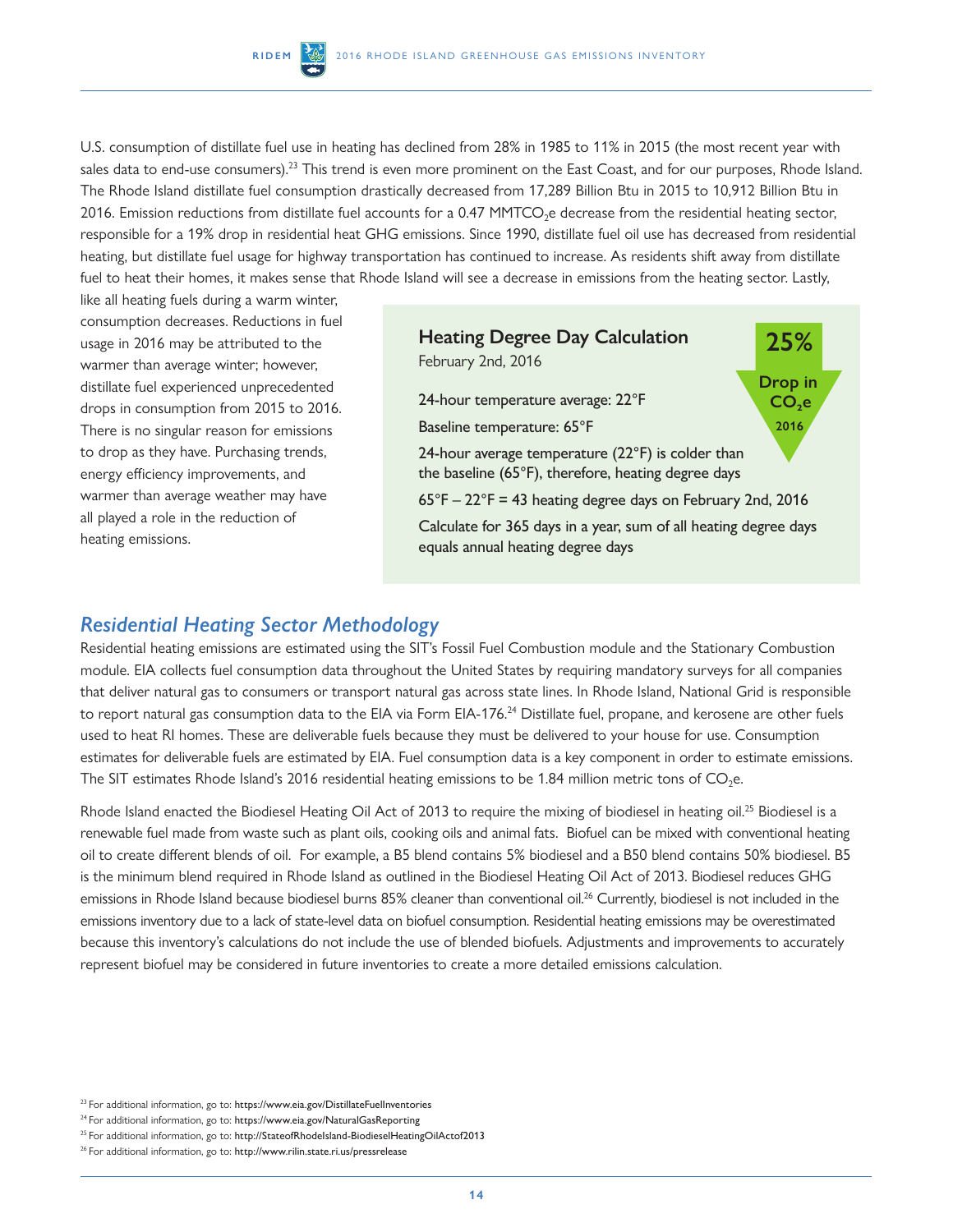

#### **Trends by Sector: Rhode Island, New England and the United States**

Rhode Island is one of the Nation's lowest GHG emitters behind Vermont and the District of Columbia.<sup>27</sup> Vast differences including population, electricity prices, climate and fuel options creates a large variability in a state's GHG emissions. Rhode Island emits approximately 11 MMTCO<sub>2</sub>e, only 0.17% of the 6464.70 MMTCO<sub>2</sub>e the United States is responsible for emitting in 2016. The three largest sectors of GHG emissions on a national level are transportation, energy, and industrial heating and processes. The three largest sectors in Rhode Island are transportation, energy, and residential heating. These sectors are also the largest emitters in New England. In comparison to national averages, residential heating produces a large proportion of emissions in New England due to the colder than average climate.

Per capita consumption is important to determine how well Rhode Islander's utilize their resources. Per capita consumption is the amount of emissions produced by one person on average in a year.<sup>21</sup> On average each Rhode Islander produces 10.43 metric tons of  $CO<sub>2</sub>e$  in a given year. The average United States citizen produces 20.15 metric tons of  $CO<sub>2</sub>e$  in a given year.<sup>28</sup> Rhode Island is a small piece of the puzzle; however, continuous improvements to heating systems, renewable energy, and transportation will help achieve the reduction targets mapped out in the Resilient Rhode Island Act.



## *Figure 8: Rhode Island, New England, & U.S. Greenhouse Gas Emissions 2016*

*ME & NH Greenhouse Gas Emissions data collected from 2015 inventories. All other New England data compiled from 2016 inventories. National Greenhouse Gas Emissions data collected from EPA. Methodologies to calculate sector totals may vary in different states.*

<sup>27</sup> For additional information, go to: [https://www.eia.gov/environment/CO2EmissionByState2005-2016](https://www.eia.gov/environment/emissions/state/analysis/)

<sup>&</sup>lt;sup>28</sup> For additional information, go to: [https://www.census.gov/quickfacts](https://www.census.gov/quickfacts/fact/table/US/PST045218)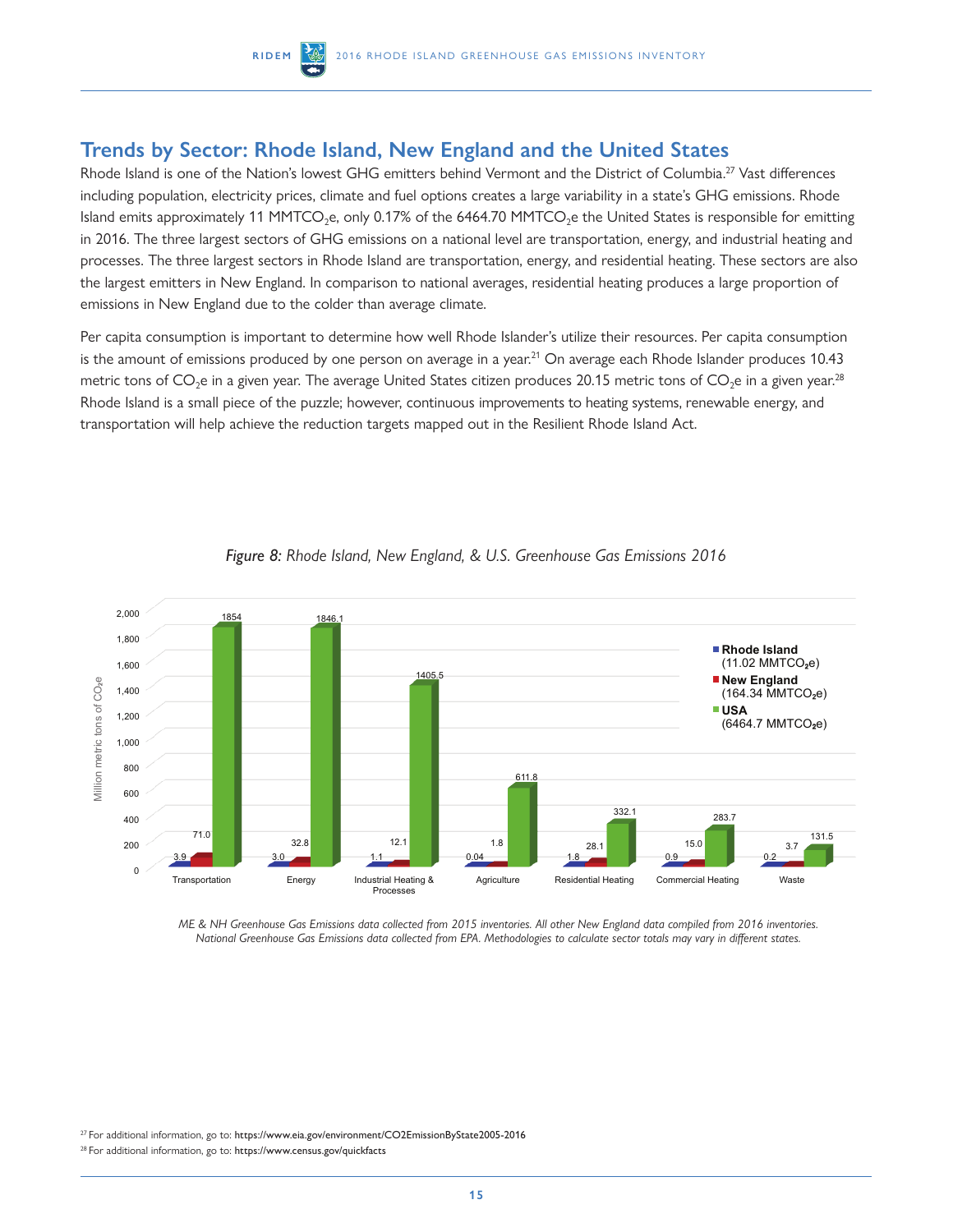## **Going Forward**

Rhode Island must stay diligent to further reduce our carbon footprint in all sectors to meet the state's 2035 and 2050 reduction targets. To do so, Rhode Island has enacted programs and policies to limit emissions and push the state towards a cleaner future.

on July 8, 2019, Rhode Island's Governor, Gina Raimondo, signed executive order 19-06 highlighting the urgency to transform the heating sector to protect against climate change. The executive order establishes the commitment to reduce emissions in the heating sector while limiting impacts to ratepayer costs, public health and the environment. The Division of Public Utilities and Carriers (DPUC) and the Office of Energy Resources (OER) have been tasked with providing the Governor with heating sector recommendations by 2020.

Rhode Island has also been selected to receive assistance from the National Governors Association (nGA) to integrate electric vehicle measures, to modernize the electrical grid, and to electrify the heating sector. NGA staff, with the help of the U.S. Department of Energy, will provide financial and technical support to lead Rhode Island towards a clean electrical grid.



The Office of Energy Resources has developed a pilot program to save energy and reduce costs in Rhode Island communities. The Achieving Community

Efficiency Program (ACE), launched in Spring 2019, has been tasked with reducing energy usage and associated costs in the Towns of Warren, South Kingstown and North Providence and the public-school systems of Barrington, Scituate and North Providence.

The State of Rhode Island stays committed to upholding the Paris Agreement by pursuing ways to limit the temperature increase from rising  $2^{\circ}$ C above pre-industrial levels. By 2050, the United States pledged to reduce greenhouse gas emissions by 80% of 2005 levels. Executive Order 17-10 outlines the action Rhode Island must take to protect itself from temperature increase, coastal changes, and severe weather events.

#### **Transportation and Climate Initiative (TCI)**<sup>29</sup>

Rhode Island continues efforts to reduce GHG pollution from transportation through the TCI regional low-carbon transportation policy. The TCI policy would work by setting a cap on GHG emissions from cars, trucks, buses and other modes of transportation in the region. The cap would lower each year, meaning less and less pollution would be allowed. Regulated entities would have to purchase allowances at auction for each ton of carbon they emit. Proceeds from the sale of carbon allowances would go toward state projects that further reduce transportation emissions, such as program to boost cleaner public transit.

#### **Zero-Emission Vehicle MOU (ZEV)**<sup>30</sup>

In 2013, the Multi-State ZEV Task Force was formed when the governors of eight states signed a Memorandum of Understanding committing to a coordinated action to support successful implementation of state ZEv programs. Transportation electrification is essential to achieving near and long-term GHG reduction goals.

In 2015, Rhode Island released a state specific ZEv Action Plan identifying key actions necessary to promote the responsible growth of the ZEV market in Rhode Island. The state's Lead by Example Program focuses on increasing ZEVs in the state, municipal, and other public fleets.

The state also rolled out new regulatory framework for its electric system as part of the Rhode Island Power Sector Transformation.31 As an important part of transitioning the transportation sector to vehicle electrification and lowering GHG emissions, the grid will be modernized and investments in electric vehicle infrastructure will be made.

<sup>29</sup> For additional information, go to: [https://www.TCI.org/RegionalPolicyDesignProcess2019](https://www.transportationandclimate.org/main-menu/tcis-regional-policy-design-process-2019)

<sup>30</sup> For additional information, go to: [https://www.nescaum.org/ZEVs](https://www.nescaum.org/topics/zero-emission-vehicles)

<sup>31</sup> For additional information, go to: [http://www.ripuc.org/utilityinfo/electric/PST](http://www.ripuc.org/utilityinfo/electric/PST_home.html)